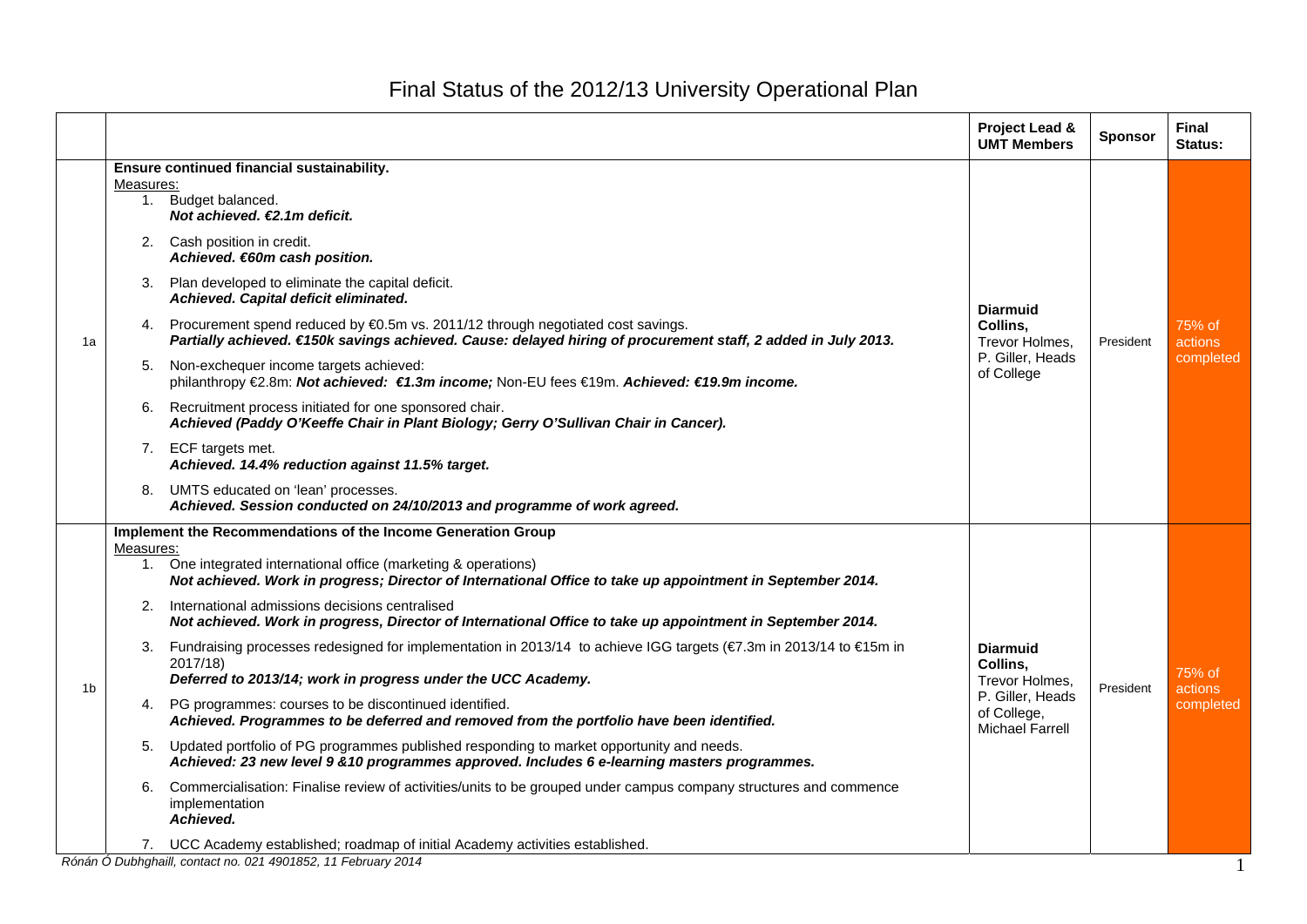|                | Achieved.                                                                                                                                                                                                                                                                                                                                                                                                                                                                                                                                                                                                                                                                                                                                                                                                                                                                                                                                                                                                                                                                                                                                                                                                                                                                                                                                                                                                                                                                                             |                                                                                      |                    |                                |
|----------------|-------------------------------------------------------------------------------------------------------------------------------------------------------------------------------------------------------------------------------------------------------------------------------------------------------------------------------------------------------------------------------------------------------------------------------------------------------------------------------------------------------------------------------------------------------------------------------------------------------------------------------------------------------------------------------------------------------------------------------------------------------------------------------------------------------------------------------------------------------------------------------------------------------------------------------------------------------------------------------------------------------------------------------------------------------------------------------------------------------------------------------------------------------------------------------------------------------------------------------------------------------------------------------------------------------------------------------------------------------------------------------------------------------------------------------------------------------------------------------------------------------|--------------------------------------------------------------------------------------|--------------------|--------------------------------|
| $\overline{2}$ | Enhance research-led teaching and learning and develop the research-teaching interface<br>Measures:<br>Structures investigated to enable researchers to teach.<br>1.<br>Achieved. Work in progress through Staff Development & Enhancement Committee; issues identified include risks<br>regarding Contracts of Indefinite Duration.<br>Mapping conducted of student participation in research in UG programmes.<br>2.<br>Partially achieved. Research tool customised for mapping the extent of excellence of UG research in programmes.<br>Pilot mapping underway in Medicine & Health.<br>Broadened range of staff development opportunities available including CPD accreditation.<br>3.<br>Achieved. Staff development training tailored to Colleges.<br>'Closing the loop' cycle embedded to respond to student feedback.<br>4.<br>Partially achieved. Head of Student Experience and interim VP Teaching & Learning appointed during 2012/13.<br>Guidelines prepared for Module Coordinator and Heads of School to enable a consistent process of response.<br>Leadership of NAIRTL continued.<br>5.<br>Achieved. Meeting held with the Director of the National Forum for Teaching & Learning. NAIRTL manager to be<br>seconded to National Forum to import NAIRTL good practice into the National Forum.<br>Talented student programme, including a programme for the most academically talented students, launched.<br>6.<br>Achieved. Quercus Scholarship programme successfully launched. | <b>Bettie Higgs,</b><br><b>Head of Student</b><br>Experience,<br>Heads of<br>College | Paul Giller        | 75% of<br>actions<br>completed |
| 3              | Deliver improved student support services focused on transition into UCC, time in UCC and transition out of UCC<br>Measures:<br>1. College level accreditation introduced for employability/generic skills developments (including placements) enabling students to<br>acquire an additional 5 credits.<br>Partially achieved. To be piloted in the College of Arts, Celtic Studies and Social Sciences in 2013/14<br>Detailed plans for the student hub designed and developed; project commenced.<br>2.<br>Not achieved. Work in progress with new Head of Student Experience, Ian Pickup. Brief agreed for Design Team to be<br>appointed (by May 2014).<br>3. Enhanced student information system, including on-line services, implemented.<br>Partially achieved. Tender out for CRM system; tender in preparation for curriculum management system. Gathering<br>requirements for tender slower than expected. Semesterisation project was a draw on resources.<br>Improved support of students through the development of new University-wide "Student Causing Concern" procedures<br>4.<br>Partially achieved. Draft procedure prepared; to be incorporated in "Fitness to Study" procedure.                                                                                                                                                                                                                                                                                                  | lan Pickup,<br>Mark Poland,<br>Heads of<br>College, John<br>Fitzgerald               | <b>Paul Giller</b> | 50% of<br>actions<br>completed |
| 4              | Develop greater opportunities for part-time and distance learning<br>Measures:<br>1. VP Teaching & Learning in position by September 2013; interim VP T&L in position by end of March 2013<br>Partially achieved. Interim VP in place, interviews for VP T& L to be conducted on March 6th 2014<br>2. Implementation of the e-learning strategy commenced in consultation with the Colleges; 2 new online programmes launched<br>and eLearning platform in place by September 2013; UCC's on-line brand marketed and launched by July 2013.<br>Partially achieved. Programmes launched. Adobe Storyline and Studio and Blackboard platform in place.<br>3. Coordinated UCC branded CPD in place; UCC CPD gateway established; CPD suite developed by each College                                                                                                                                                                                                                                                                                                                                                                                                                                                                                                                                                                                                                                                                                                                                     | <b>Bettie Higgs,</b><br>John Fitzgerald,<br>Heads of<br>College                      | Paul Giller        | 50% of<br>actions<br>completed |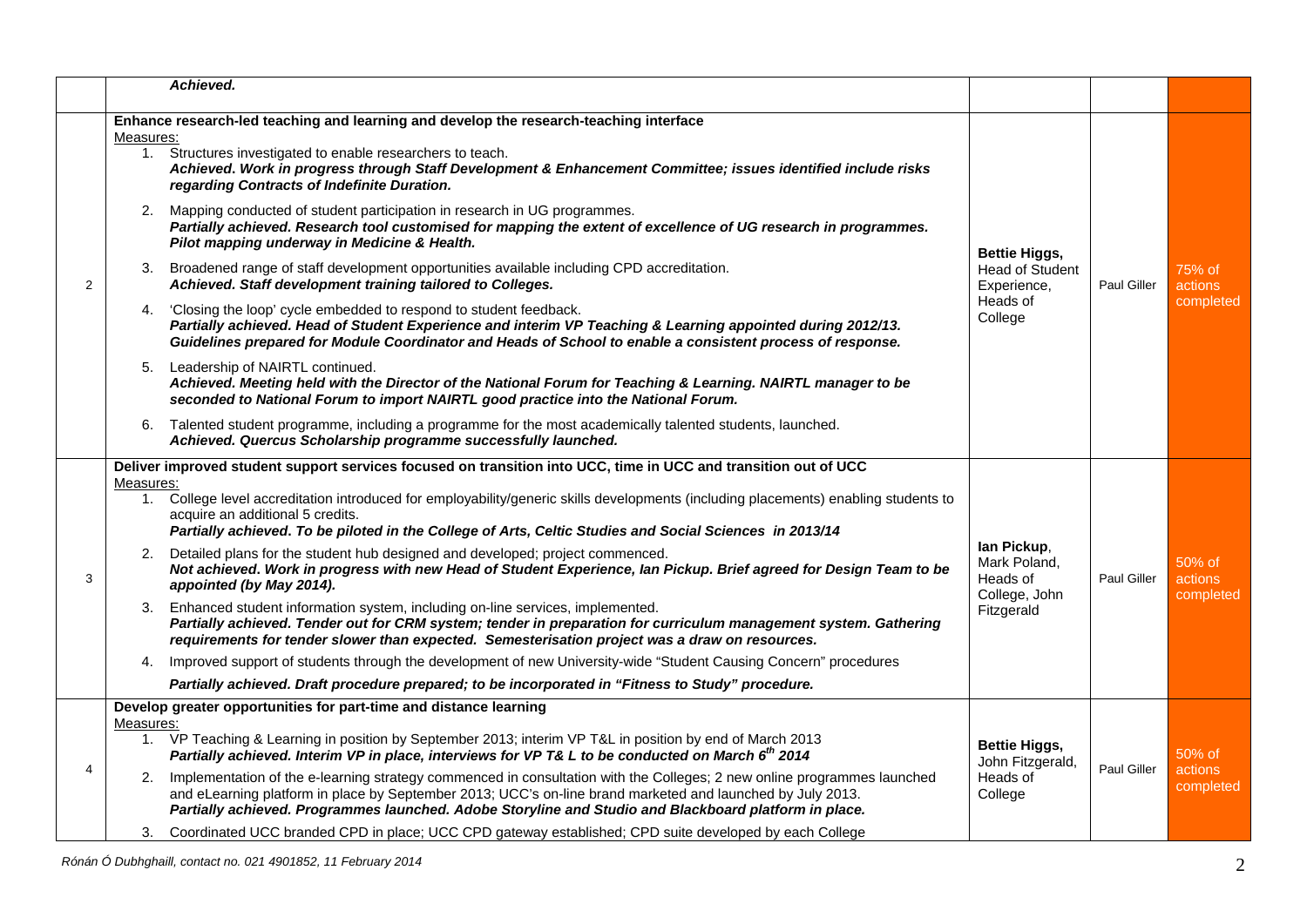|    | Partially achieved. CPD offerings in each College.                                    |  |  |
|----|---------------------------------------------------------------------------------------|--|--|
| 4. | Further IMI opportunities explored across all Colleges of the University.<br>Achieved |  |  |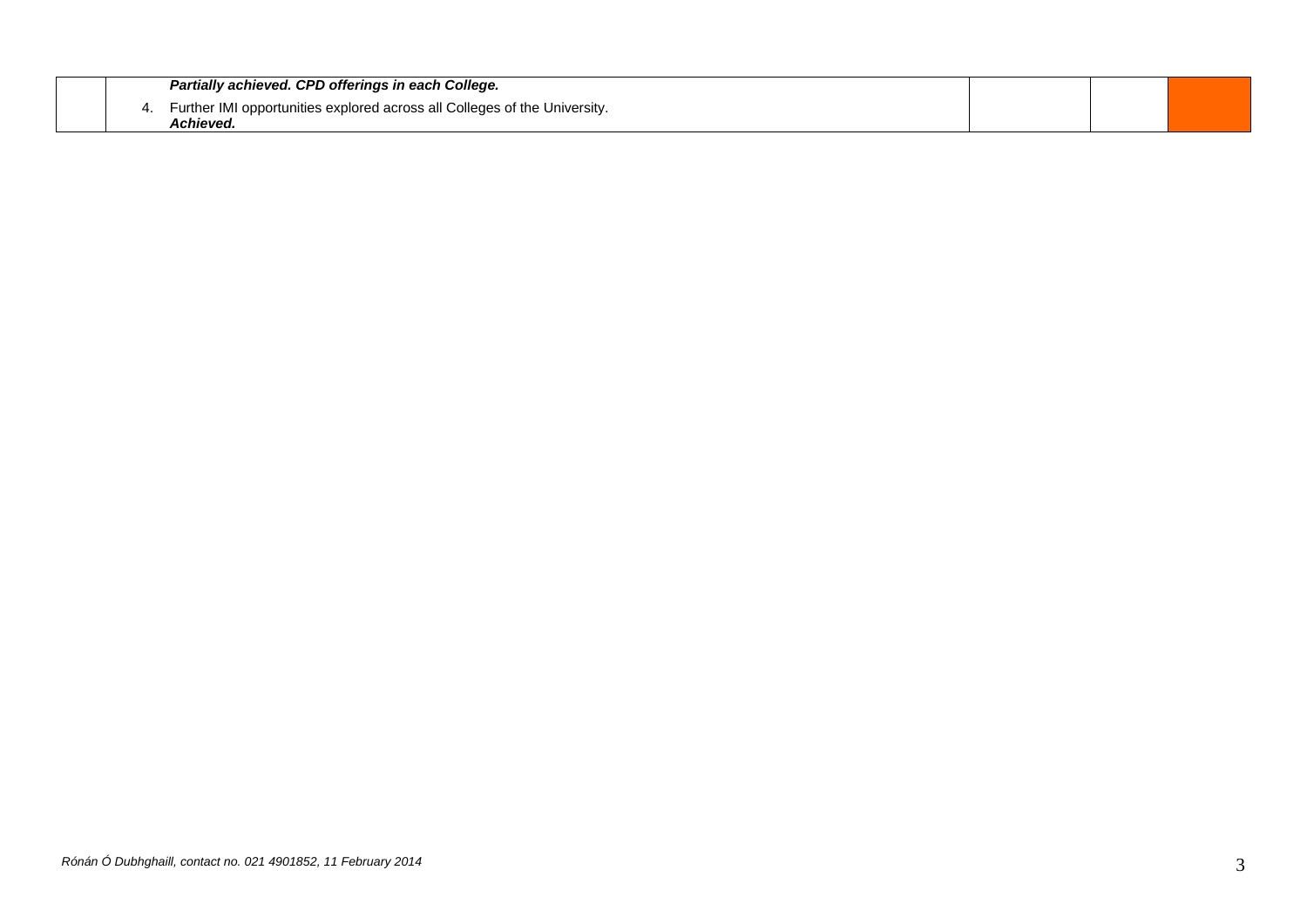| 5              | Measures:<br>1.             | <b>Student Recruitment and Marketing: Respond to CAO Trends</b><br>Review and refresh the curriculum and existing course titles and introduce 8-12 unique new undergraduate programmes across<br>the four Colleges.<br>Partially achieved. New UG programmes introduced in College of Arts, Celtic Studies & Social Sciences and Medicine<br>& Health. Restructuring of 1 <sup>st</sup> year underway in Engineering, Biological Sciences and in the Bachelor of Arts.                                                                                                                                                                                                                                                                                                                                                                                                                                                                                                                                                                                         |                                          |           |                                 |
|----------------|-----------------------------|----------------------------------------------------------------------------------------------------------------------------------------------------------------------------------------------------------------------------------------------------------------------------------------------------------------------------------------------------------------------------------------------------------------------------------------------------------------------------------------------------------------------------------------------------------------------------------------------------------------------------------------------------------------------------------------------------------------------------------------------------------------------------------------------------------------------------------------------------------------------------------------------------------------------------------------------------------------------------------------------------------------------------------------------------------------|------------------------------------------|-----------|---------------------------------|
|                | 2.                          | Feedback session conducted on learning-to-date on the new programme approval process to improve the process and to ensure<br>the average time for programme approval of 3 months or less is achieved.<br>Partially achieved. 42 level 6 to 10 programmes approved. Average approval time is 6.1 months.                                                                                                                                                                                                                                                                                                                                                                                                                                                                                                                                                                                                                                                                                                                                                        | Paul Giller,                             | President | 50% of<br>actions<br>completed. |
|                | 3.                          | Complete the exercise to identify opportunities for inter-institutional/inter-college/intra-college rationalisation and development (to<br>include UCC's contribution to the national rationalisation agenda)<br>Deferred to 2013/14. To be addressed as a Regional Cluster task by 2014/15. Professional Masters in Education (Art &<br>Design) now integrated from CIT and delivered in UCC.                                                                                                                                                                                                                                                                                                                                                                                                                                                                                                                                                                                                                                                                 | Heads of<br>College                      |           |                                 |
|                | 4.                          | Implement student recruitment plan as approved by Academic Council<br>Achieved.                                                                                                                                                                                                                                                                                                                                                                                                                                                                                                                                                                                                                                                                                                                                                                                                                                                                                                                                                                                |                                          |           |                                 |
|                | 5.                          | Admissions offices and structures reviewed with a view to implementing streamlined admissions processes in 2013/14.<br>Deferred to 2013/14.                                                                                                                                                                                                                                                                                                                                                                                                                                                                                                                                                                                                                                                                                                                                                                                                                                                                                                                    |                                          |           |                                 |
|                |                             | Establish an innovative Business School in UCC                                                                                                                                                                                                                                                                                                                                                                                                                                                                                                                                                                                                                                                                                                                                                                                                                                                                                                                                                                                                                 |                                          |           |                                 |
| 6              | Measures:                   | 1. A uniquely developed Business School created by building on existing business strengths at UCC and with expertise in identified<br>niche areas. Accreditation of existing programmes and sustainable intra-disciplinarity to be key themes. The IMI-UCC Alliance<br>to be a pillar within the School to enhance executive education.<br>Work in progress.                                                                                                                                                                                                                                                                                                                                                                                                                                                                                                                                                                                                                                                                                                   | John Higgins,<br>Ursula Kilkelly         | President | Work in<br>progress             |
| $\overline{7}$ | Measures:<br>1.<br>2.<br>3. | Strengthen the capacity for research, innovation and entrepreneurship<br>Research funding sources diversified and increased non-exchequer income.<br>Achieved. New award income up by 111% from €53m to €112m including the contribution from industry up 28% to<br>€6.1m and from EU sources up 21% to 15.8m.<br>UCC's Innovation Platform developed building on existing developments in technology transfer, entrepreneurship education and<br>support.<br>Achieved. Cross-functional Innovation Platform team established and in operation.<br>Current areas of research strength expanded and developed.<br>Achieved. Very successful outcome under SFI Research Centres funding<br>4. New emerging research areas grown; construction of IMERC Beaufort Laboratory commenced.<br>Achieved.<br>Interdisciplinary research across humanities, social sciences and STEM further developed.<br>Achieved. One example is in the area of Sustainability. A number of interdisciplinary initiatives have been supported<br>through the Strategic Research Fund. | Anita<br>Maguire,<br>Heads of<br>College | President | 100% of<br>actions<br>completed |